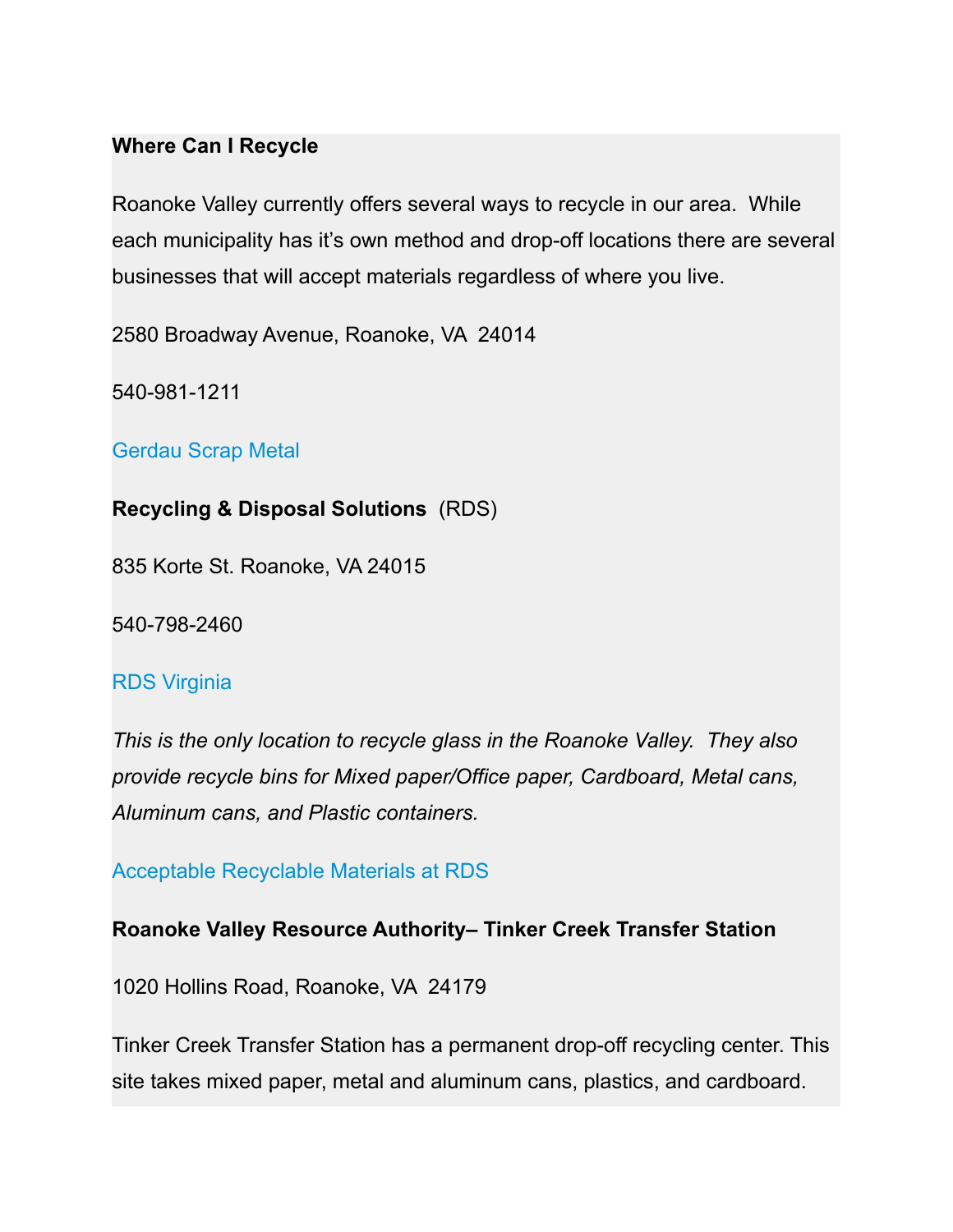*This service is provided to residents of the County of Roanoke, City of Roanoke, and Town of Vinton.*

*Hazardous Household Waste – Collected the 3rd Saturday of each month*

## *Examples include:*

- Aluminum Cans
- Cardboard
- Latex Paint (No Commercial) Maximum 5-gallon quantities per visit
- Lead Acid Automobile Batteries
- Newspapers
- Office Paper
- Plastic Bottles Number 1 and Number 2
- Spray Cans
- Tin Cans
- Used Antifreeze (No Commercial) Maximum 5-gallon quantities per visit
- Used Oil (No Commercial) Maximum 5-gallon quantities per visit

Check here for [other items](http://va-rvra.civicplus.com/DocumentCenter/View/11) that can be brought to our monthly Household Hazardous Waste events; you MUST REGISTER prior to the third Saturday to participate.

## **Recycling in the City of Roanoke**

The City of Roanoke offers [single-stream](http://roanokeva.gov/1863/Single-Stream-Recycling-Information) curbside recycling for all City residents. Businesses in the Central Business District also have curbside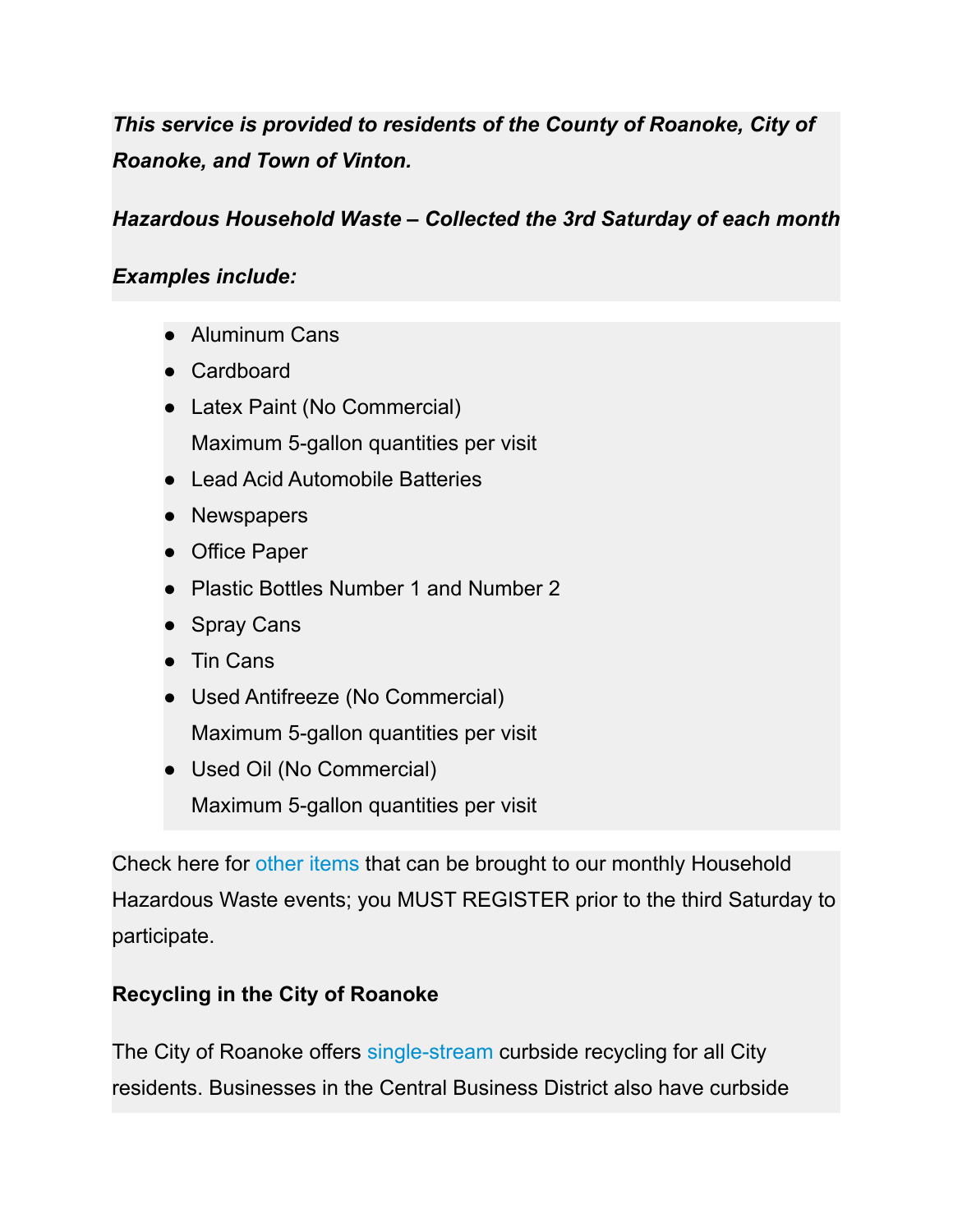recycling available. Roanoke City residents may take recyclables to RDS and the Roanoke Valley Resource Authority at Tinker Creek Transfer Station, 1020 Hollins Road NE, Roanoke, VA 24179.

## *Accepted recyclable materials:*

- Aluminum beverage cans, steel, and tin cans
- Glass bottles, containers, and jars
- Mixed paper, newspaper, and magazines
- Tin cans
- Cardboard boxes
- Pizza box lids (with no food scraps or grease)
- Plastic water bottles
- Milk jugs
- Plastic jugs, shampoo/soap bottles
- Laundry detergent and cleaning supply containers
- Plastics #1 and #2 Only

## **Recycling Locations in Roanoke County**

The County of Roanoke offers recycling trailers located throughout the county. In addition, residents may take all recyclables to Gerdau/Cycle Systems, RDS, and the Roanoke Valley Resource Authority at Tinker Creek Transfer Station.

## **Cox Communications**

The County of Roanoke in cooperation with Cox Communications has a recycling location available at the Cox Communications building on [Fallowater](http://maps.google.com/maps?f=q&source=s_q&hl=en&geocode=&q=Cox+Communications:+Cox+Media,+Fallowater+Lane,+Roanoke,+VA&aq=0&sll=37.0625,-95.677068&sspn=29.578161,55.283203&ie=UTF8&hq=Cox+Communications:+Cox+Media,&hnear=Cox+Communications:+Cox+Media,+5400+Fallowater+Ln,+Roanoke,+Virginia+24018&ll=37.227321,-79.96768&spn=0.036973,0.090551&z=14&iwloc=A) [Lane](http://maps.google.com/maps?f=q&source=s_q&hl=en&geocode=&q=Cox+Communications:+Cox+Media,+Fallowater+Lane,+Roanoke,+VA&aq=0&sll=37.0625,-95.677068&sspn=29.578161,55.283203&ie=UTF8&hq=Cox+Communications:+Cox+Media,&hnear=Cox+Communications:+Cox+Media,+5400+Fallowater+Ln,+Roanoke,+Virginia+24018&ll=37.227321,-79.96768&spn=0.036973,0.090551&z=14&iwloc=A) in southwest Roanoke County. *This site currently accepts mixed paper,*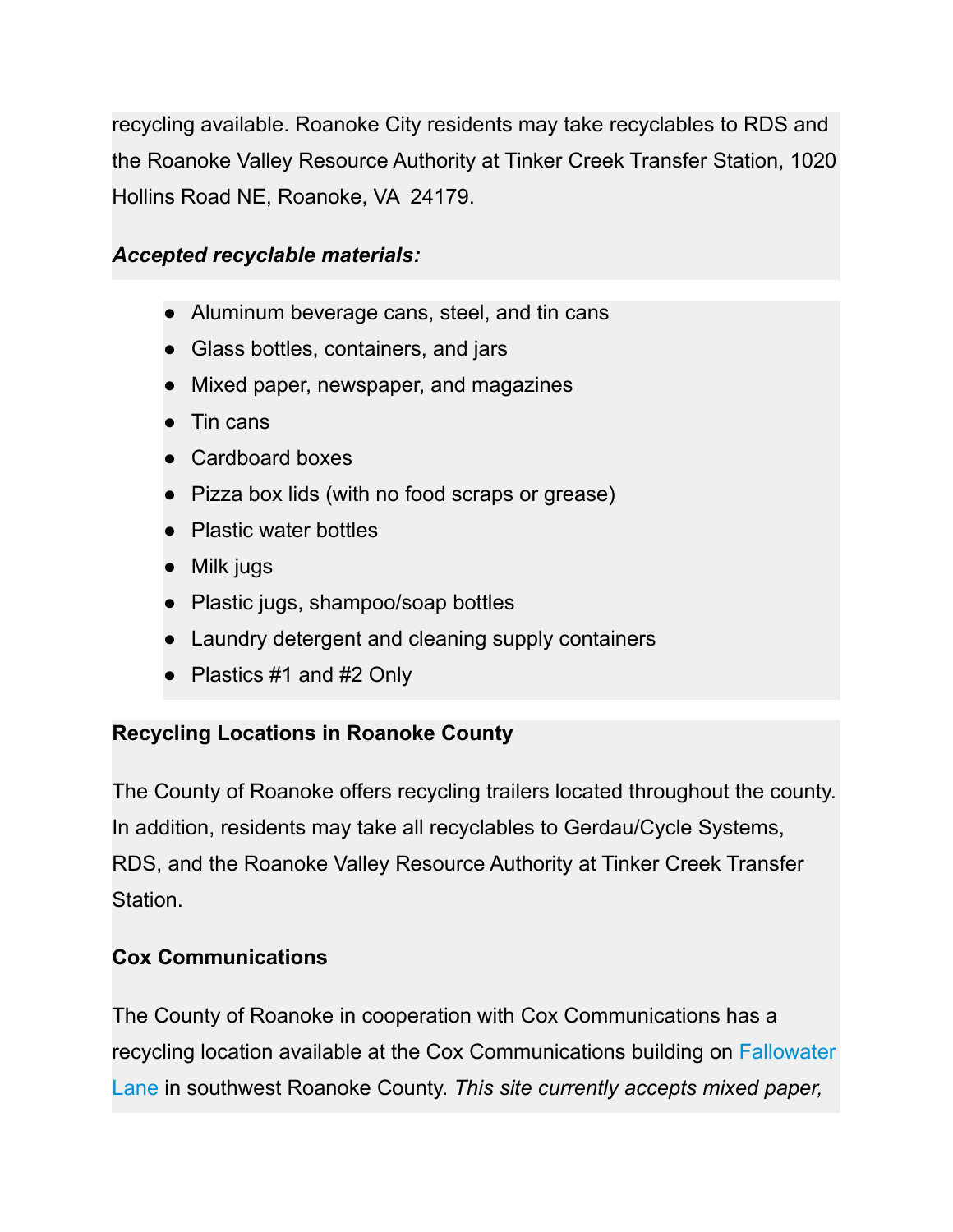*metal, and aluminum cans, and plastics #1 & #2.* The container is usually emptied on Mondays and Thursdays.

### **Hollins University**

The North County location for recycling is located on the campus of [Hollins](http://maps.google.com/maps?f=q&source=s_q&hl=en&geocode=&q=Hollins+University,+Roanoke,+VA&aq=&sll=37.363063,-79.94339&sspn=0.29525,0.724411&ie=UTF8&hq=Hollins+University,+Roanoke,+VA&hnear=Hollins+University,+7916+Williamson+Rd,+Roanoke,+Virginia+24019-4436&z=14) [University](http://maps.google.com/maps?f=q&source=s_q&hl=en&geocode=&q=Hollins+University,+Roanoke,+VA&aq=&sll=37.363063,-79.94339&sspn=0.29525,0.724411&ie=UTF8&hq=Hollins+University,+Roanoke,+VA&hnear=Hollins+University,+7916+Williamson+Rd,+Roanoke,+Virginia+24019-4436&z=14). Upon entering the campus, follow the recycling signs on West Campus Drive to the drop-off site. *This site currently accepts mixed paper, aluminum, and plastics #1 & #2.* The container is usually emptied on Mondays and Thursdays.

#### **Brambleton Center**

The Brambleton Center is located in Southwest Roanoke County at [3738](http://goo.gl/maps/EF55q) [Brambleton Avenue, Roanoke, VA](http://goo.gl/maps/EF55q). *This site currently accepts mixed paper, aluminum, and plastics #1 & #2.* The container is emptied daily (Monday through Friday).

#### **Glenvar Middle/High School**

Glenvar Middle/High School is located in West Roanoke County at [4555](http://maps.google.com/maps?f=q&source=s_q&hl=en&geocode=&q=4555+Malus+Drive,+Salem,+VA&aq=0&sll=37.246438,-80.034242&sspn=0.009668,0.022638&ie=UTF8&hq=&hnear=4555+Malus+Dr,+Salem,+Virginia+24153&z=16) [Malus Drive, Salem, VA.](http://maps.google.com/maps?f=q&source=s_q&hl=en&geocode=&q=4555+Malus+Drive,+Salem,+VA&aq=0&sll=37.246438,-80.034242&sspn=0.009668,0.022638&ie=UTF8&hq=&hnear=4555+Malus+Dr,+Salem,+Virginia+24153&z=16) *This site currently accepts mixed paper, aluminum, and plastics #1 & #2.* Usage is monitored closely and emptied as needed.

#### **William Byrd Middle School**

William Byrd Middle School is located in East Roanoke County at [2910](http://maps.google.com/maps?f=q&source=s_q&hl=en&geocode=&q=2910+East+Washington+Avenue,+Vinton,+VA&aq=0&sll=37.279128,-80.13858&sspn=0.009664,0.022638&ie=UTF8&hq=&hnear=2910+E+Washington+Ave,+Vinton,+Virginia+24179&z=16) [Washington Ave, Vinton, VA.](http://maps.google.com/maps?f=q&source=s_q&hl=en&geocode=&q=2910+East+Washington+Avenue,+Vinton,+VA&aq=0&sll=37.279128,-80.13858&sspn=0.009664,0.022638&ie=UTF8&hq=&hnear=2910+E+Washington+Ave,+Vinton,+Virginia+24179&z=16) *This site currently accepts mixed paper, aluminum, and plastics #1 & #2.* The container is usually emptied on Mondays.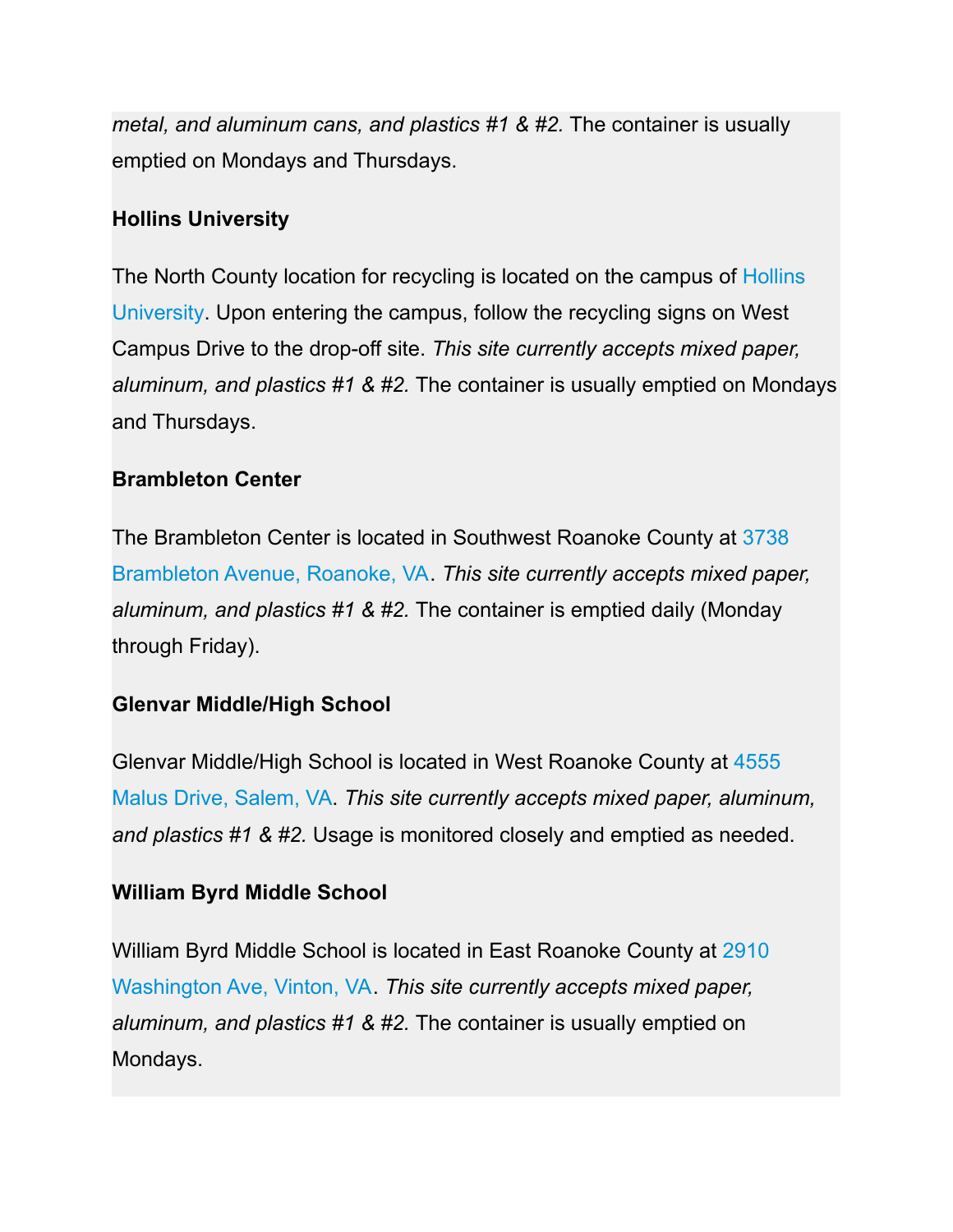## **Glass Recycling for County Residents**

Currently, the drop-off trailers do not accept glass for recycling. Please take glass to **Recycling & Disposal Solutions** (RDS) 835 Korte St. Roanoke, VA 24015, 540-795-2460, or visit [RDS Virginia](http://www.rds-virginia.com/) for more information regarding glass recycling.

# **Recycling in The Town of Vinton**

Vinton residents may take recyclables to Gerdau/Cycle Systems, RDS and the Roanoke Valley Resource Authority at Tinker Creek Transfer Station.

Recycling is picked up curbside, on your trash day, every other week. If you would like a blue recycling bin, please request one [online](http://www.vintonva.gov/RequestTracker.aspx) or call Public Works 540-983-0646.

The town collects the following items: *Aluminum (beverage cans), Newspapers/inserts (no magazines or phone books), Plastic beverage containers #1 and #2 (soft drink bottles, clear water bottles, and opaque milk jugs) and Steel/Tin (food cans–rinsed out w/labels removed)*

For more info visit: [Town of Vinton Recycling](https://www.vintonva.gov/246/Recycling)

# **Recycling in Salem City**

The citizen's collection operation is comprised of two full-service drop-off centers.

- 1271 Indiana Street (across from the Street and General Maintenance Department)
- West end of the Wal-Mart parking lot on West Main Street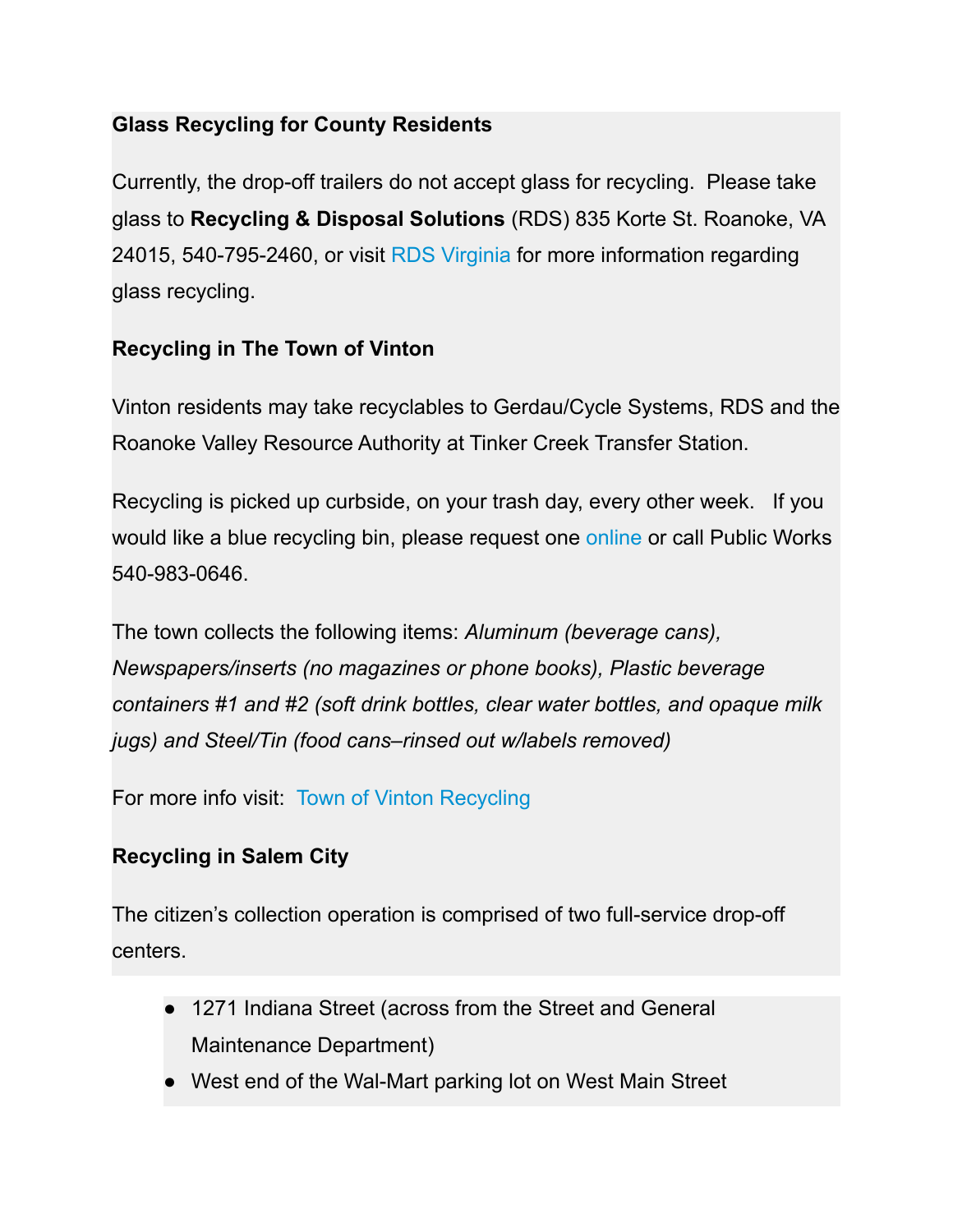● 114 N. Broad Street, in the parking lot behind City Hall near Roanoke College

These full-service centers accept plastic #1 and #2, bi-metal and aluminum containers, mixed paper (phone books, reading books, magazines, junk mail, and envelopes) as well as newspapers. Because newspapers normally accumulate faster and take up more space, citizens are provided with an additional convenient newspaper drop-off site located in the parking lot adjacent to the City's Court House. In addition, corrugated cardboard is accepted at the Transfer Station on Indiana Street.

For more info visit: [Salem Recycling](https://www.salemva.gov/Departments/Street-General-Maintenance/Recycling)

## **Recycling in Botetourt County**

Botetourt County offers recycling drop-off centers at the following locations:

Elementary Schools: Breckinridge, Buchanan, Cloverdale, Colonial, Eagle Rock, Greenfield, Troutville

High Schools: Lord Botetourt

*Items accepted for recycling include newspaper, cardboard, office paper and mixed paper, #1 and #2 plastic, aluminum and tin cans, glass bottles and jars of all colors.*

## **Curbside Recycling Collection**

Curbside recycling is available to residents who are customers of either Kelley's Garbage Collection Service or Community Sanitation Service. Residents who live in these two service areas who would like to use the